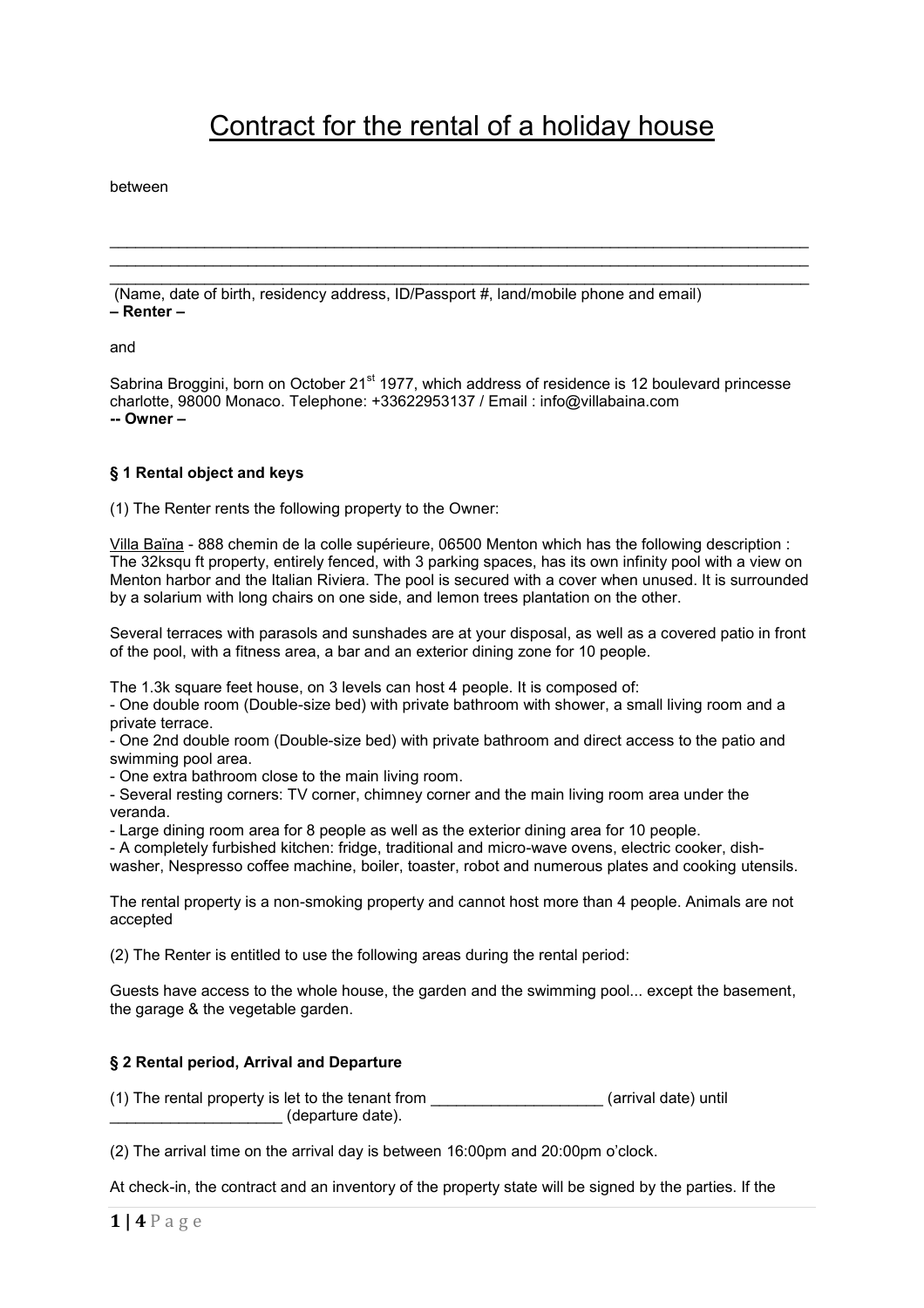Renter discovers some issues within the next 24 hours after the inventory is signed, he shall inform the Owner immediately.

After the inventory, the Owner will provide 1 house key & 1 property gate badge for the duration of the rental period.

(3) The checkout time on the day of departure is at 11:00am o'clock maximum.

(4) Before departure, we request our guest to comply with the following check-out conditions:

- 1- Clean the house and close surroundings:
	- Vacuum AND Mop the floor in all the rooms of the house
	- Clean all bathroom facilities,
	- Take out all bedroom linens (for the Owner to wash them)
	- Empty garbage and bring them to the proper recycling containers
	- Leave the kitchen facilities in perfect state of cleanliness, and empty refrigerator.
- 2- In winter, turn heat to 10°C
- 3- Turn all lights off
- 4- Lock all doors, windows and shutters
- 5- Together with the Owner, do the check-out inventory
- 6- Leave the keys to the Owner

### **§ 3 Rental price and payment methods**

(1) The rental price is \_\_\_\_\_\_\_\_\_\_\_EUR for \_\_\_\_ person for the duration of the rental period excl. the optional cost of the final cleaning (if the house is not given back clean) of 75 EUR, therefore totaling

EUR. The cost of electricity, water, telephone, internet, basic TV channels, heating and local taxes are included in the rental price. All extra costs such as video on demand, premium TV channels, international/mobile calls, or damages will be deducted from the guarantee deposit.

(2) The amount is payable by the following means and milestones:

- 6 % of the total amount at booking date. The booking will be considered as confirmed only after the receipt of that payment.

- The \_\_% remaining are due 30 days prior to arrival date.

- Means of payment can be wire transfer, paypal payment, Credit cards (on website).

*-* If the booking occurs less than 30 days prior to arrival, 100% of the rental price will be due at booking date.

(3) The **guarantee deposit of 800 EUR** is payable on arrival (by French check, cash, Paypal or Credit card payment through website). This guarantee deposit will be put at the bank and will be refunded in cash, Paypal refund or Credit card refund at the latest 2 weeks after Renter's departure (or within 2 months from departure in case of damages once all utilities and damage recovery costs have been deducted).

(4) If the Renter is more than 4 days late in paying any of the payment milestones, then the Owner is entitled to terminate the contract immediately and without notice and let the property to someone else.

#### **§ 4 Cancellation, early termination and refunding conditions**

(1) If the Renter terminates the contract before the rental period starts then the following refunding conditions apply:

**Termination** 

- up to 30 days prior to rental period: 100% of rental price paid refunded\*

- from 15 to 30 days prior to rental period : 50% of rental price paid refunded\*
- otherwise (less than 15 days before rental period) : 0% refund\*

\* Those conditions consider the fact that the Renter has honored its payment milestones as stated in article 3.2.

The Owner can thereafter let the property to someone else.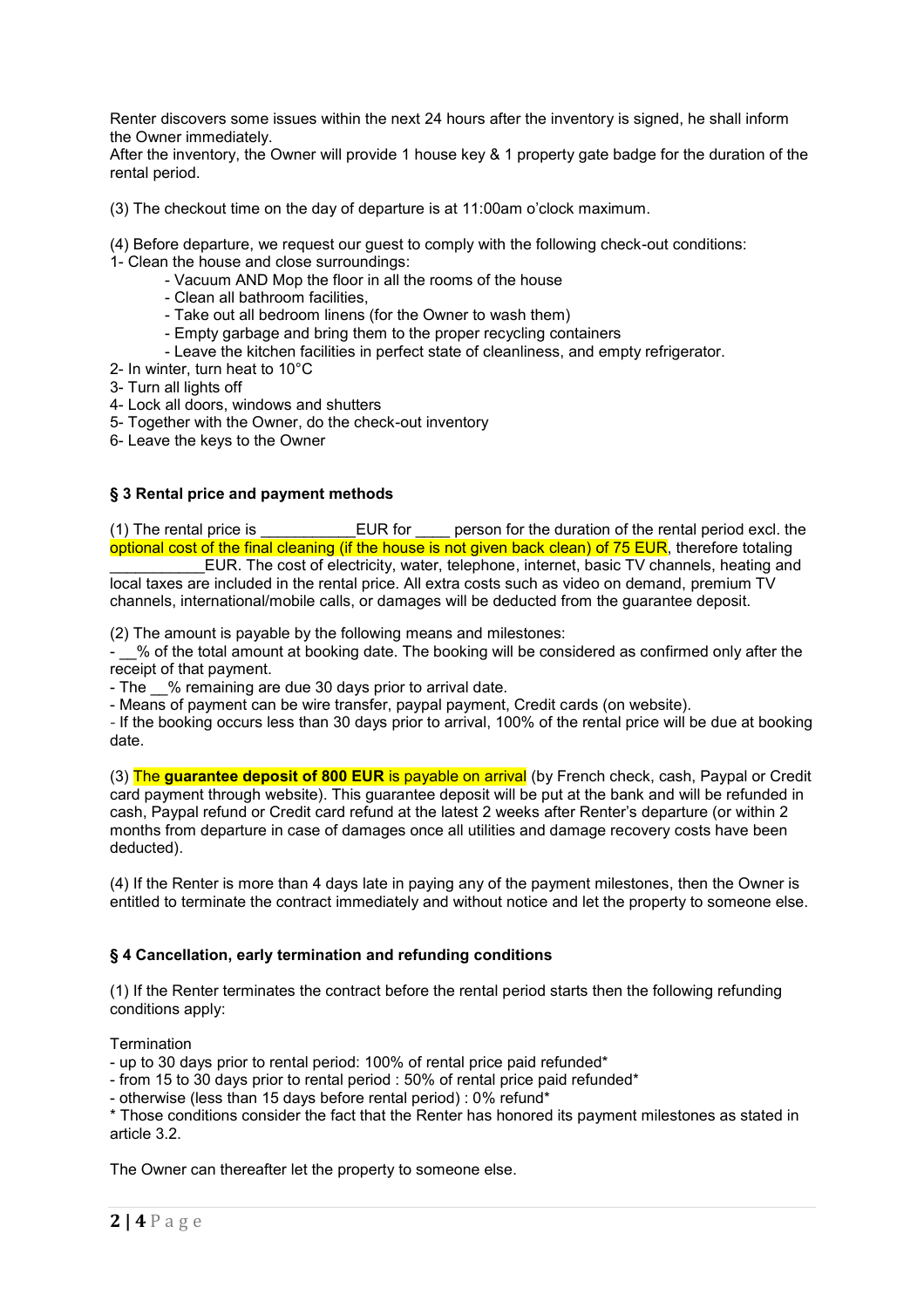(2) The Renter can prove a lesser damage at any point.

(3) If the Renter terminates their stay early, they are still responsible to pay the full rental price.

(4) Termination is only accepted in writing. The date applicable is the day the document is received by the Owner.

(5) In case of non-respect of one party's responsibility or engagements, the contract will be entitled to be terminated by the prejudiced party within 48 hours from a letter given in hand or noticed letter.

# **§ 5 Liability and Responsibilities of the Renter**

(1) The rental property incl. the furniture and the other contents are to be treated with care. The Renter is held responsible for the actions of other people within the house. The Renter is liable for all damaged goods, damage to the property or anything else related to the property, whether caused by themselves or their accompanying guests. The Renter will make usage of electricity, water, wastes and heating with care and moderation.

(2) Faults that are found before or during the rental period are to be reported to the Owner immediately.

(3) House rules: the Renter agrees to follow the house rules.

- House is non-smoking.
- Noise and disturbance to neighborhood is forbidden
- It is strictly forbidden for the Renter to make copies of the keys and badges provided.
- Animals are not allowed without prior consent from the Owner.
- The usage of drugs is totally forbidden in this property.

- The house can be dangerous to young children (swimming pool, stairs). The Renter acknowledges this situation and makes its own responsibility to take care of children or any other people's behavior during the rental period.

A reminder of these rules is provided to the Renter in the welcome pack at check-in.

(4) The Renter acknowledges he has an insurance policy which covers touristic rental risks (water or fire accidents). The company policy name and number are: copy of the policy can be requested by the Owner at check-in.

(5) The house is provided in perfect cleanliness to the Renter, which has to give it back in the same level of cleanliness. The Renter thus engages himself to do the following cleaning tasks before his check-out:

- 1- Clean the house and close surroundings:
	- Vacuum AND Mop the floor in all the rooms of the house
	- Clean all bathroom facilities,
	- Take out all bedroom linens (for the Owner to wash them)
	- Empty garbage and bring them to the proper recycling containers
	- Leave the kitchen facilities in perfect state of cleanliness, and empty refrigerator.
- 2- In winter, turn heat to 10°C
- 3- Turn all lights off
- 4- Lock all doors, windows and shutters
- 5- Together with the Owner, do the check-out inventory
- 6- Leave the keys to the Owner

**In case the house those cleaning tasks are not done at check-out, the Owner will be entitled to require the payment of cleaning fees of 75 € (Seventy-five Euros). Those fees will need to be paid by the Renter at check-out, or in case of non-payment will be deducted directly from the guarantee deposit.**